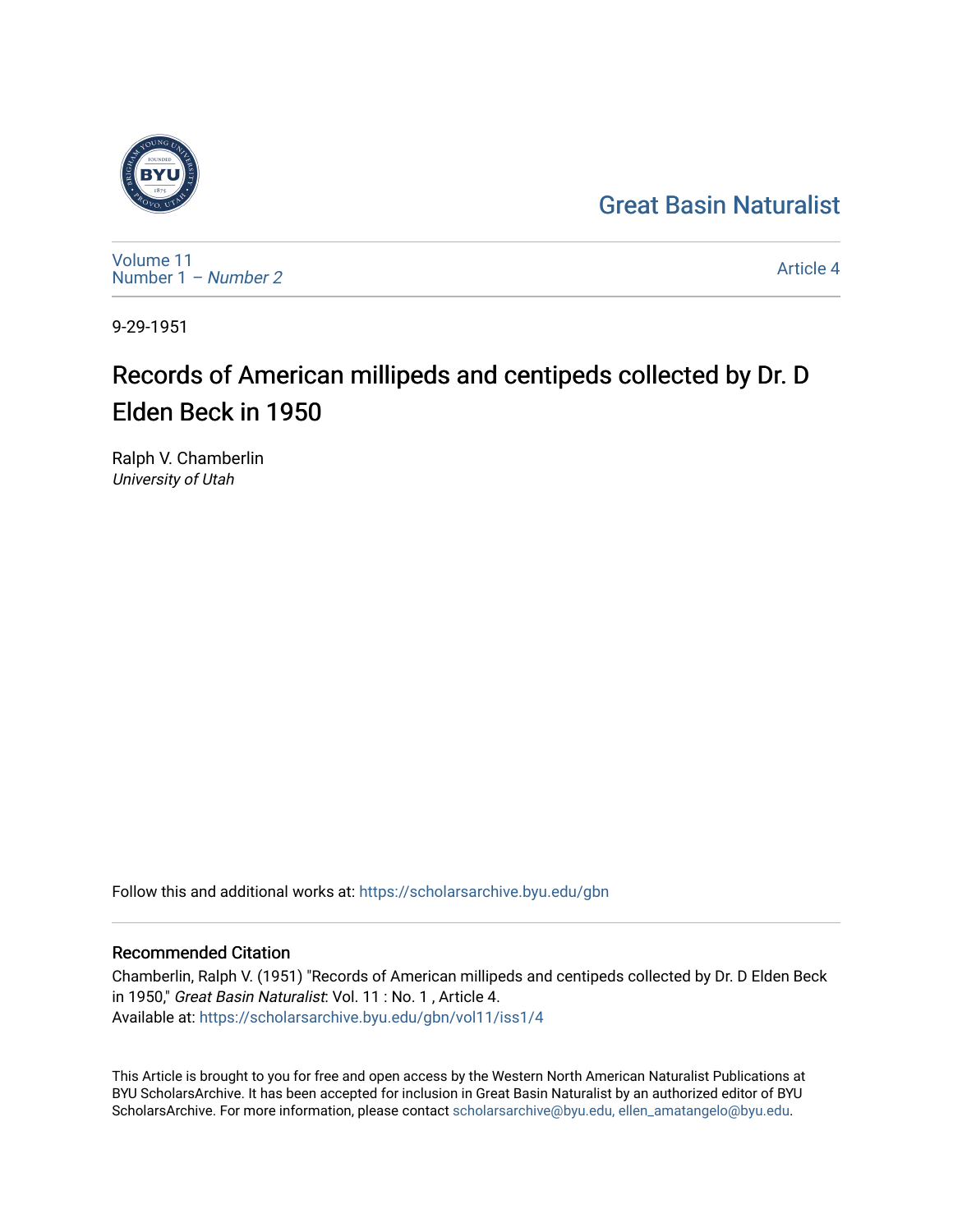## RECORDS OF AMERICAN MILLIPEDS AND CENTIPEDS COLLECTED BY DR. D. ELDEN BECK IN <sup>1950</sup>

#### RALPH V. CHAMBERLIN Emiritus Professor of Biology University of Utah Salt Lake City, Utah

In the course of field work carried out in various parts of the United States in 1950, Dr. D. Elden Beck, Brigham Young University, Provo, Utah, incidentally collected the millipeds and centipeds listed in the present paper. Included in the list, however, are a few forms taken during earlier years. The collection is of interest not only in embracing representatives of the four new species herein diagnosed, but also in adding important distributional data on previously known forms.

## DIPLOPODA

## Order POLYDESMIDA

## Family POLYDESMIDAE

## POLYDESMUS COMPLANATUS Linne

New Jersey: Nutley, May 7, 1950, males and females. A species introduced from Europe.

## PSEUDOPOLYDESMUS SERRATUS (Say)

Maryland: Bethesda, November 4, 1949, two specimens; Vermont: Barre, June 10, 1950, one female.

## DIXIDESMUS PHANUS Chamberlin, new species

A species most closely related to *D. conlatus* (Chamberlin) and D. sylvicolens Chamberlin. In size, it is much smaller than the former, its length being 18 mm. as against 22 mm. or more, and some what larger than the latter.

From both those species the present one differs in the details of the gonopods of the male, e.g. in having a terminal tooth set at right angles to the axis, in the arrangement of the teeth and setae on the terminal division, in the larger ectal process which extends farther caudad and overlaps the axillary spine, and in having the tooth on the mesal edge proximad of the level of the cushion abortive. The axillary seta or spine is characteristically geniculate near its base and arises much closer to the cushion than in the other species. See further Fig. 1.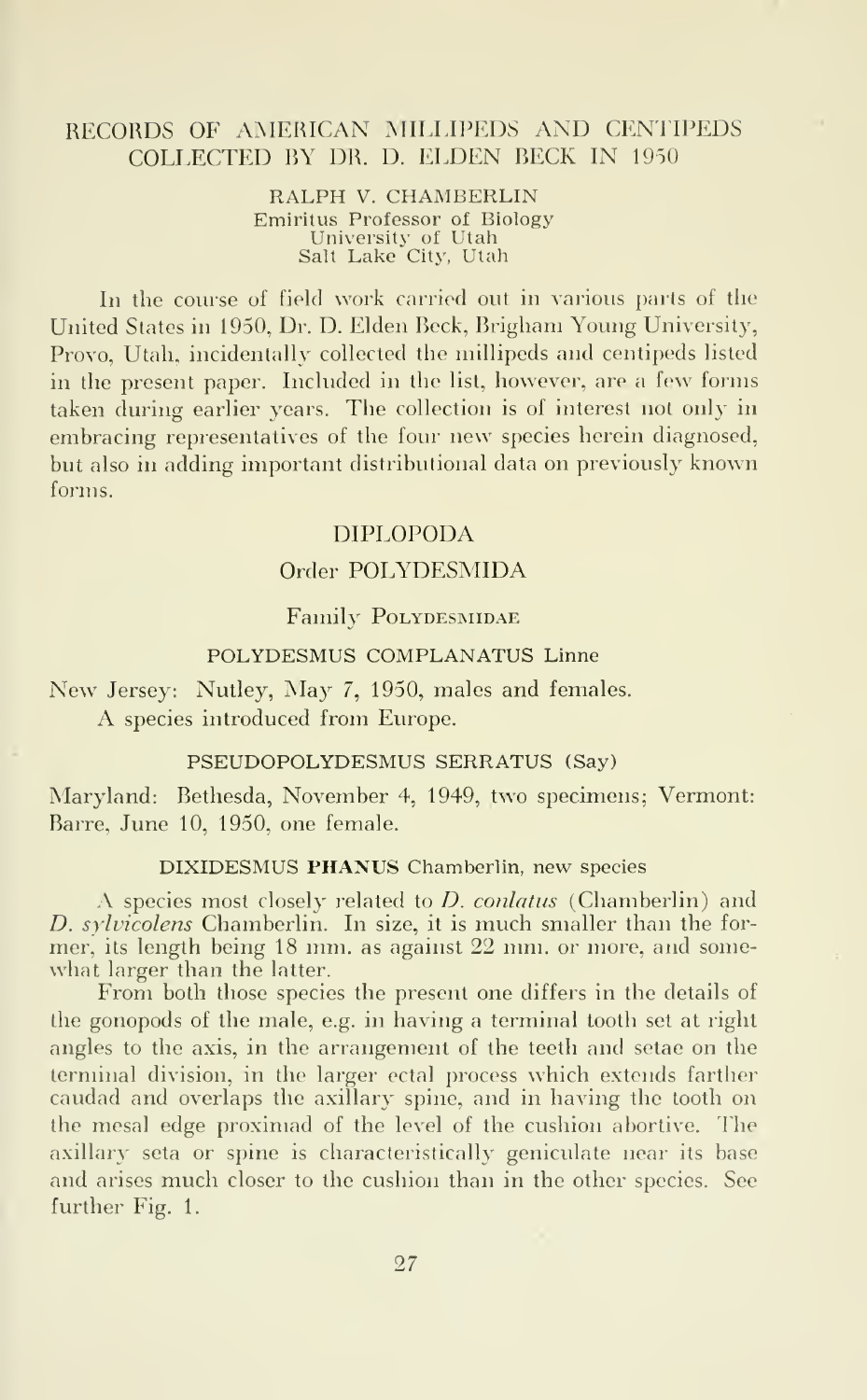

Fig. 1. Dixidesmus phanus, n. sp. Left gonopod of male, ectal aspect. Fig. 2. Auturus becki, n. sp. Right gonopod of male, caudal aspect. Fig. 3. Nannolene corticolens, n. sp. Gonopods of male, anterior aspect.

LOCALITY: Florida, Suwannee River. Five specimens were taken on April 15, 1950. Type and paratypes in writer's collection, University of Utah.

## Family Xystodesmidae

## APHELORIA CORIACEA (Koch)

New York: Ithaca, June 13, 1950, male and female.

#### EPELORIA LEIACANTHA Chamberlin

Georgia: Ft. Benning, one male, which is larger in size than the types, taken April 16, 1950.

#### HARPAPHE sp.

California: Muir Woods National Monument, one female of uncertain species, August 10, 1950.

## ZINARIA CALA Chamberlin

Florida: Suwannee River, one male, April 15, 1950.

Family Eurydesmidae

## SEMIONELLUS PLACIDUS (Wood)

Georgia: Ft. Benning, four specimens, April 16, 1950.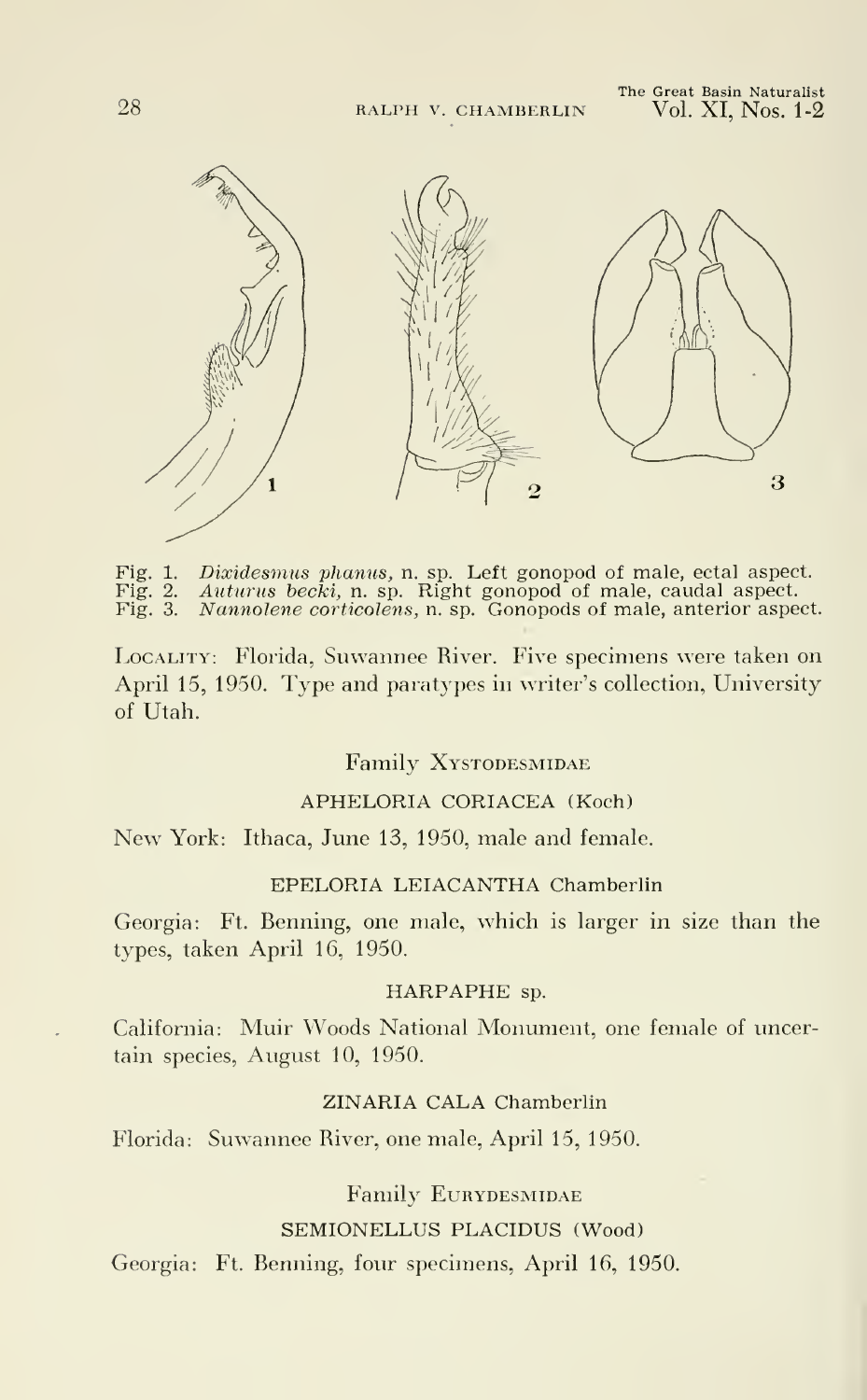Family STIODESMIDAE

#### PSOCHODESMUS CRESCENTIS Cook

Florida: Archbold Biological Station at Lake Placid; several specimens, April 7, 1950.

## Family STRONGYLOSOMIDAE

## OXIDUS GRACILIS (C. Koch.)

North Carolina: Greensboro, several specimens, April 22, 1950.

An Asiatic species introduced and now widely established, es pecially familiar in greenhouses.

## Family EURYURIDAE

## AUTURUS BECKI Chamberlin, new species

Dorsum dark brown, with the usual median light spot on caudal border of each tergite, this spot very large and probably orange or yellow in life but now bleached out; <sup>a</sup> similar light spot on and adjacent to each keel. Legs yellow.

Last dorsal plate with sides parallel over middle part of length, and caudad of this a little converging to the rounded posterior cor ners; caudal margin slightly indented at middle.

The gonopods of male nearest in form to those of A. georgianus Chamberlin, but more robust; the outer distal lobe relatively more elongate, and more curved and pointed at the end instead of being widely rounded. See further, Fig. 2.

Length, 23 mm.; width, 2.8 mm.

Locality: Florida, Suwannee River, five specimens, April 15, 1950. Type and paratypes in writer's collection, University of Utah.

## Order JULIDA

## Family JULIDAE

## DIPLOIULUS HORTENSIS (Wood)

Vermont: Quechee (near Randolph), one specimen, June 9, 1950.

A species well established in the Eastern States but probably originally introduced from Europe where, in recent years, it has been most commonly known as Cylindroiulus frisius Verhoeff.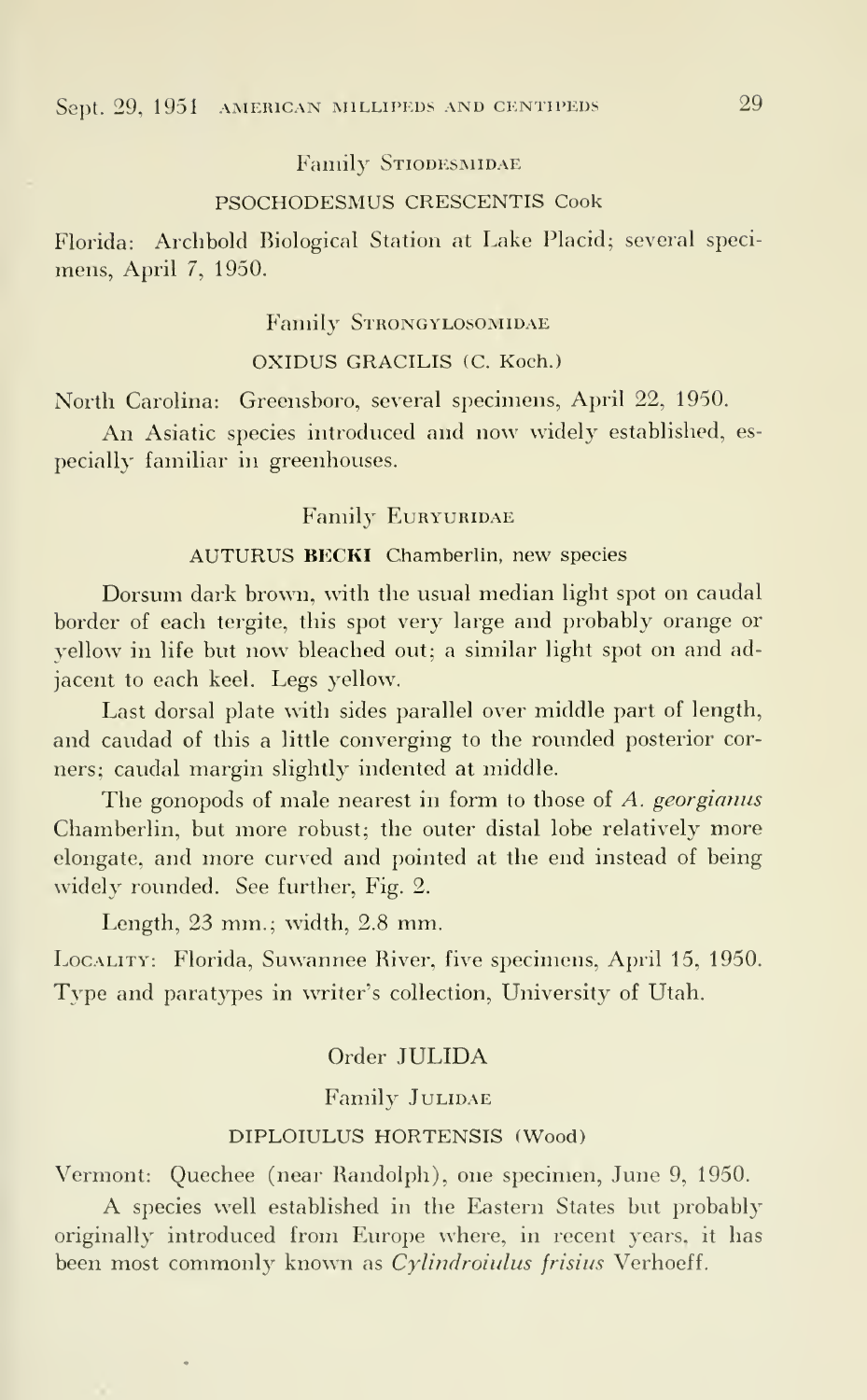30 RALPH V. CHAMBERLIN

## DIPLOIULUS CAERULEOCINCTUS (Wood)

New Jersey: Nutley, several, May 7, 1950; Vermont: Quechee, one female, June 9, 1950.

This species, abundant in the east, is an essentially synanthropic form which occurs commonly also in England and other parts of western Europe.

## OPHYIULUS PILOSUS (Newport)

Virginia: Charlottesville, several specimens, April 26, 1950; Vermont: Quechee (near Randolph), one specimen, June 9, 1950.

## Family Nemasomidae

## NOPOIULUS MINUTUS (Brandt)

Utah: Salem, several specimens, April 15, 1949. Provo, one specimen, October 18, 1950.

A synanthropic species introduced from Europe.

## Family PARAIULIDAE

## TAIULUS TIGANUS (Chamberlin)

Utah: Springville, several, collected by V. J. Tipton, April 6, 1949, Canyon Glen at Provo Canyon, several specimens taken by D. Elden Beck, May 22, 1947.

## Order LYSIOPETALIDA

## Family CALLIPODIDAE

## SPIROSTREPHON LACTARIUM (Say)

New York: Ithaca, one, June 19, 1940.

In addition immature specimens of this or a related form were taken at Lake Placid, Florida.

## Order SPIROBOLIDA

#### Family SPIROBOLIDAE

## SPIROBOLUS SPINIGERUS Wood

Florida: Archbold Biological Station at Lake Placid, several specimens, March 16, 1950, at Ocala, one female, April 13, 1950.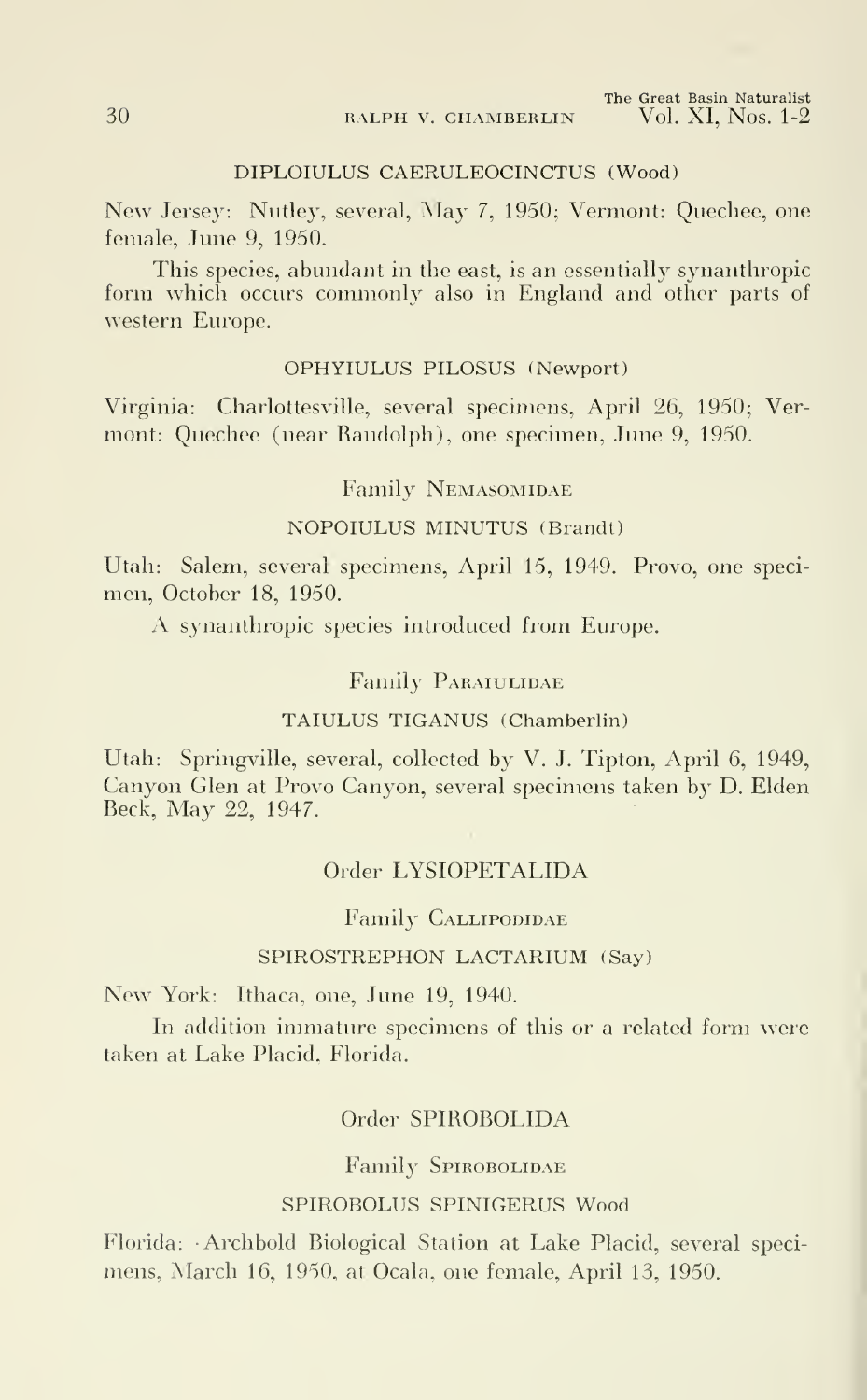## Order CAMBALIDA

## Family CAMBALIDAE

## NANNOLENE CORTICOLENS Chamberlin, new species

Body conspicuously annulate, rings of dark brown to nearly black alternating with pale rings; last tergite dark brown with caudal border pale, this border variable in width. In specimens in full color the seriate dark spots along the sides are small or obscure, but these spots show distinctly in paler individuals. Legs and antennae yellow. The head pale across vertex, the color solid; a dark line between in ner angles of eyes and the area below this a lighter dusky color down to the pale clypeus, the dusky area enclosing below level of antennae two darker, usually elongate spots above and below which are paler areas. Body entirely lacking the violaceous pigment giving name to N. violacea.

Ocelli mostly 18 to 20 in number.

Body having the usual beaded or moniliform appearance; moderately constricted behind collum in the female, more strongly so in the male. Last tergite long.

Appearing distinct from previously described forms in the details of the male gonopods; e.g., in the proportions of the anterior sternite, the form of the distal ends of the anterior coxae which widen proximad more gradually than in violacea and have their distal ends more decidedly truncate. For these and other details see Fig. 3.

Number of segments, mostly 54-55.

Length, up to 20 mm.

Locality: California, Marsh Creek Springs (near Concord) at north base of Mt. Diablo, several specimens of both sexes. August 14, 1950. rype and paratypes in writer's collection, University of Utah.

## CHILOPODA

## Order LITHOBIIDA

## Family LITHOBIIDAE

## LITHOBIUS FORFICATUS (Linne)

Nevada: McGill, one male and two females, August 5, 1950; Nebraska: North Platte, two males, June 22, 1950; Vermont: Quechee (near Randolph), two males, June 9, 1950, Rutland, one male and two females, June 10, 1950, Barre. two males and one female. June 10. 1950; New York: Albany, <sup>a</sup> male and female. June 11. 1950;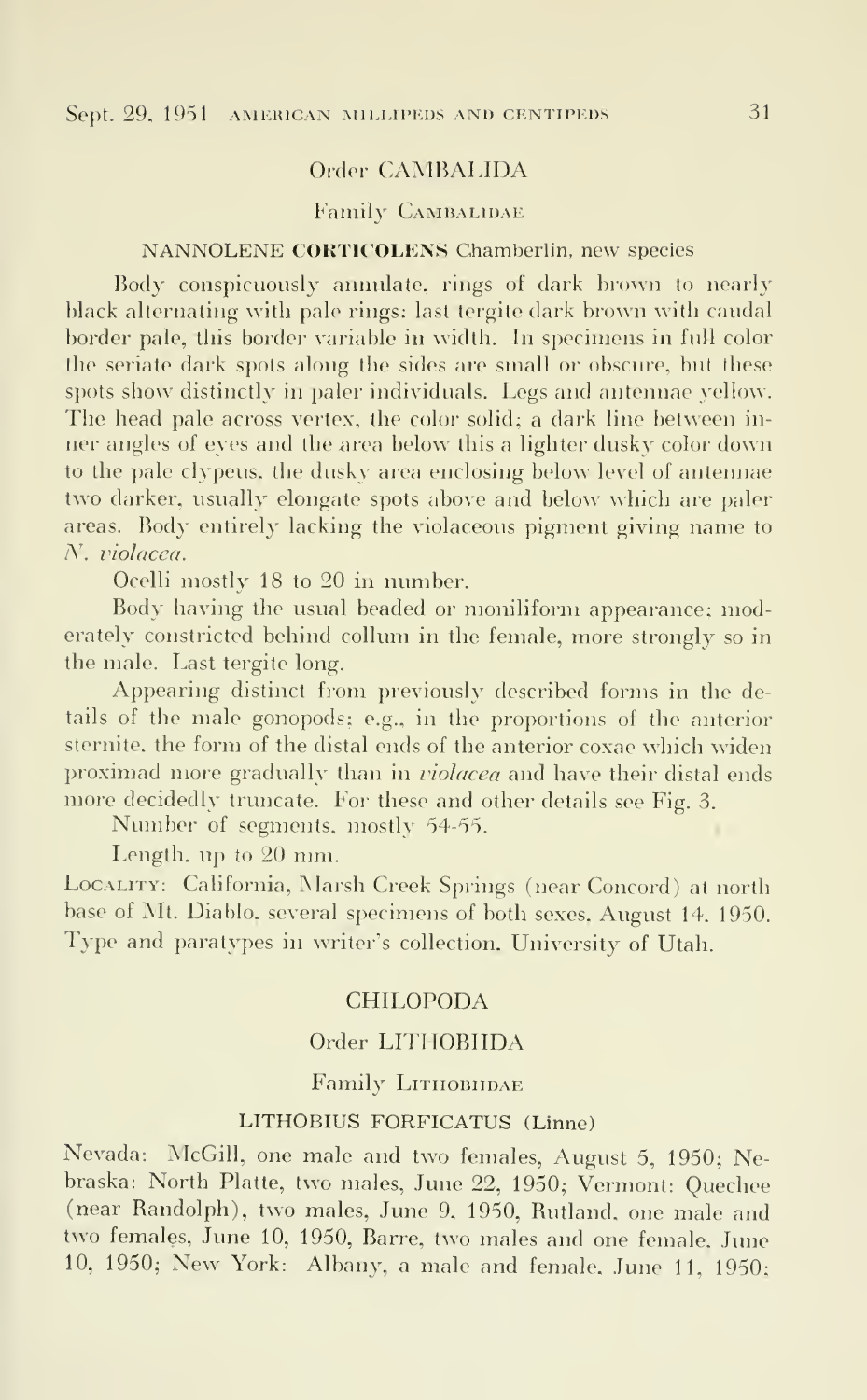32 RALPH V. CHAMBERLIN

The Great Basin Naturalist<br>Vol. XI, Nos. 1-9

New Jersey: Nutley, two males, May 7, 1950; Maryland: Bethesda, <sup>a</sup> male and female, November 4, 1949.

## LITHOBIUS ATKINSONI Bollman

Georgia: Ft. Benning, a female, April 16, 1950.

## NEOLITHOBIUS ETHOPUS Chamberlin

Florida: Gainsville, a male and female, April 14, 1950, Archbold Biological Station at Lake Placid, one male, April 7, 1950, Suwannee River (near Oldtown), two females, April 15, 1950.

## NEOLITHOBIUS MORDAX (L. Koch)

Nebraska: Omaha, a male and female, June 20, 1950.

## NEOLITHOBIUS TRANSMARINUS (L. Koch)

Louisiana: Camp Plauche (near New Orleans), four males and one female, January 24, 1944.

## NEOLITHOBIUS UNDERWOODI (Bollman)

Georgia: Ft. Benning, a male and female, October 24, 1943.

## NEOLITHOBIUS VORAX (Meinert)

Florida: Archbold Biological Station at Lake Placid, one female, March 11, 1950.

## NEOLITHOBIUS XENOPUS (Bollman)

Georgia: Ft. Benning, one female, November 12, 1943.

This species, originally described in 1888 from a single male taken at Macon, Georgia, has not been since recorded until now. In addition to the specimen taken by Dr. Beck, there were found, in the course of the present study, nine additional specimens in the University of Utah collection that were taken at Gainsville, Florida in 1942 (Ivie, collector).

## GARIBIUS GEORGIAE Chamberlin

Georgia: Ft. Benning, one female, November 20, 1943.

## PAOBIUS VAGRANS Chamberlin

Vermont: Quechee (near Randolph), one female, June 9, 1950.

## TAIYUBIUS HARRIETAE Chamberlin

Nevada: McGill, one male, August 5, 1940. Previously known from Colorado.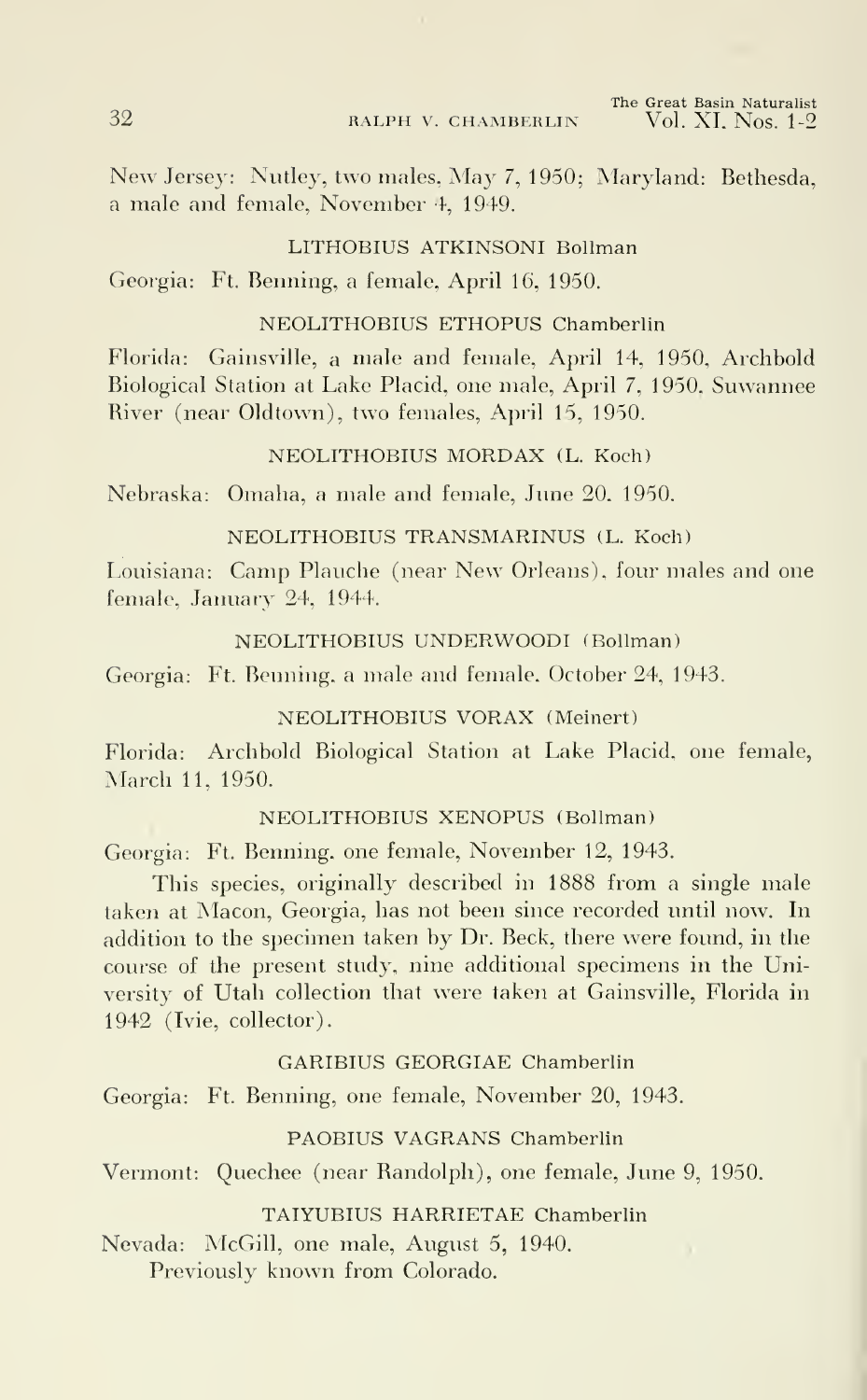## Sept. 29, 1951 AMERICAN MILLIPEDS AND CENTIPEDS 33

## Family Gosibiidae

## GOSIBIUS SACCHAROGEUS Chamberlin

Louisiana: Camp Plauche (near New Orleans), <sup>a</sup> male and female, January 24, 1944.

Previously known only from Texas.

## Order SCOLOPENDRIDA

## Family CRYPTOPIDAE

## CRYPTOPS HYALINUS (Say)

Georgia: Ft. Benning, two imperfect specimens, November 20, 1943.

## OTOCRYPTOPS SEXSPINOSUS (Say)

New York: Ithaca, one specimen, June 13, 1950; North Carolina: Greensboro, several partly grown, April 22, 1950; Florida: Gainsville, two specimens, April 14, 1950; Archbold Biological Station at Lake Placid, two adults and one female with many young, March 5, 1950; California: Yosemite National Park, two specimens, August 17, 18, 1950; Muir Woods National Monument, several, August 10, 1950.

#### THEATOPS POSTICUS (Say)

Florida: Archbold Biological Station at Lake Placid, eight specimens taken April <sup>7</sup> and March 5-7, 1950; Gainsville, one, April 14, 1950.

Family SCOLOPENDRIDAE

## SCOLOPENDRA VIRIDIS Say

Florida: Archbold Biological Station at Lake Placid, one, March 7, 1950.

## SCOLOPENDRA POLYMORPHA Wood

Utah: Arches National Monument, two variant specimens, May 12, 1949.

## SCOLOPENDRA PACHYGNATHA Pocock

Florida: Archbold Biological Station at Lake Placid, two, March 11, 1950.

Previously known only from Mexico (Zacatecas)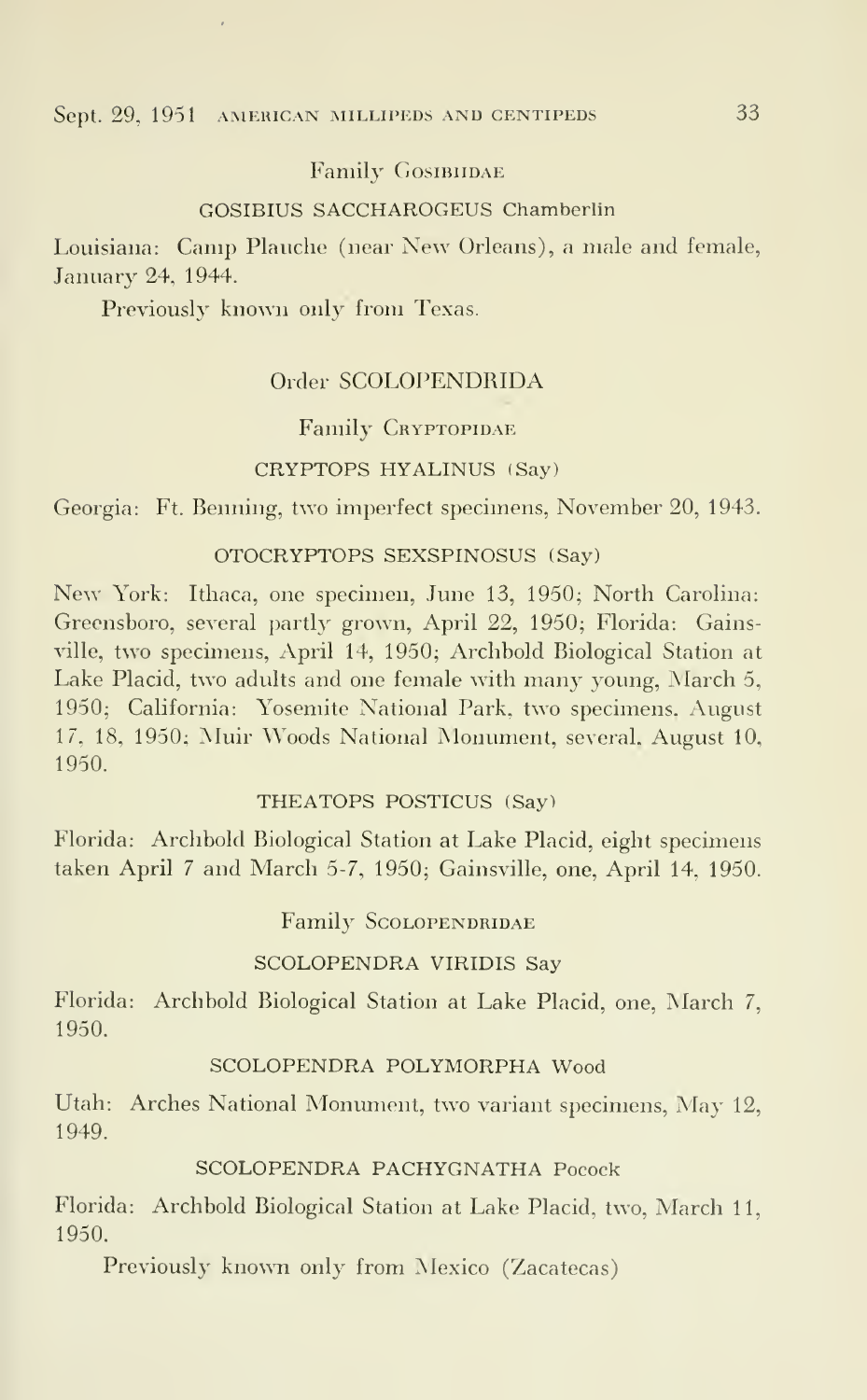## 34 RALPH V. CHAMBERLIN

## Odrer GEOPHILIDA

## Family Chilenophilidae

## ARCTOGEOPHILUS XENOPORUS (Chamberlin)

California: Yosemite National Park, one specimen, probably this species, taken August 17, 1950.

## ARCTOGEOPHILUS UMBRATICUS (McNeill)

North Carolina: Greensboro, one specimen, April 22, 1950.

#### PACHYMERIUM FERRUGINEUM (C. L. Koch)

Nebraska: Omaha, two specimens, June 20, 1950.

## Family GEOPHILIDAE

## ARENOPHILUS BIPUNCTICEPS (Wood)

Georgia: Athens, two, April 19, 1950; Virginia: Charlottesville, one April 26, 1950; Louisiana: Camp Plauche (near New Orleans), four specimens, January 24, 1944; Nebraska: North Platte, one specimen, June 22, 1950, Omaha, one, June 20, 1950.

## GEOPHILUS MORDAX Meinert

Florida: Kissimmee River, one, March 13, 1950, Archbold Biological Station at Lake Placid, one, March 5, 1950.

#### GEOPHILUS BECKI Chamberlin, new species

Color of preserved specimens in general orange yellow, the head and antennae darker orange or somewhat chestnut. Legs clear yellow.

Cephalic plate broad, with anterior and caudal ends truncate. Prebasal plate <sup>a</sup> little exposed at the middle. No definite clypeal foveolae. Median division of labrum large, bearing six stout, strongly sclerotized teeth which are distally blunt or subtruncate (at least in the specimen dissected); lateral pieces with long pectinae. First maxillae each with two long membraneous lappets.

Basal plate broadly trapeziform, wider posteriorly than the head. Claws of prehensors when closed reaching nearly to the end of the first antennal joint; claws with an obscure nodule at base within, the outer joints unarmed. Chitinous lines fine, incomplete.

Dorsal plates deeply bisulcate.